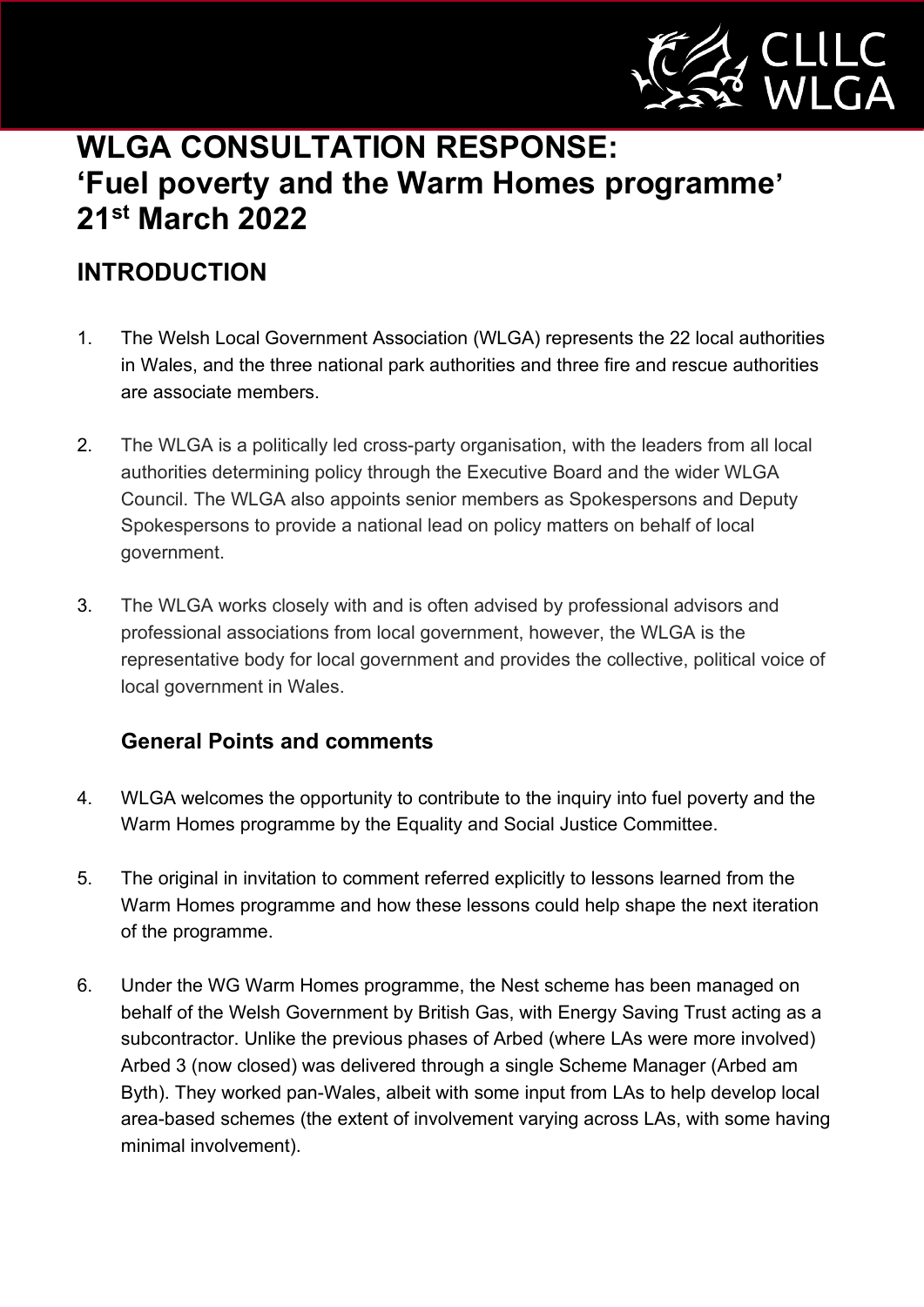7. Given the arrangements set out in the previous paragraph there is limited recent knowledge of the programme in local authorities or in WLGA. That was why WLGA initially explained we were not in a position to report authoritatively on lessons learned. However, in light of follow-up correspondence and conversations, we understand that it would still be useful for the committee to have some more general comments about the issues being considered. These are provided below against each of the questions.

# **Brief comments on the questions**

# **What are the main lessons learned from the Welsh Government's current Warm Homes Programme?**

- 8. Audit Wales (AW) recently undertook a study of this [\(https://www.wao.gov.uk/news/welsh-governments-warm-homes-programme-needs](https://www.wao.gov.uk/news/welsh-governments-warm-homes-programme-needs-be-greener-clearer-and-more-tightly-managed)[be-greener-clearer-and-more-tightly-managed\)](https://www.wao.gov.uk/news/welsh-governments-warm-homes-programme-needs-be-greener-clearer-and-more-tightly-managed), which the committee has no doubt already reviewed.
- 9. A key point made in that report is the need for future interventions to be developed with clear decarbonisation objectives, given the previous schemes' dependence on gas boilers. This is important in terms of 'future proofing'. Although the AW report says that this: "… *is more likely to mean more use of measures such as air source heat pumps*…" (page 14) these are not without their own challenges and they may not be suitable for all types of property. As well as their higher cost than gas boilers, there are space, planning, insulation and energy supply requirements that have to be met and there can be serious disruption to the internal fabric of buildings, with new pipework and radiators often necessary. The temperatures that can be achieved may not always be high enough, especially for some vulnerable households likely to be supported by the programme. They should not, therefore, be regarded as a panacea.
- 10. Energy efficiency work remains vitally important, and the new Energy Company Obligation (ECO) programme will need to be rolled out in complementary ways.

#### **Do rural local authorities feel that Arbed was fit for purpose for them?**

- 11. Arbed was a spatially targeted, area-based initiative. Welsh Index of Multiple Deprivation (WIMD) data were used to help determine areas to target. Given the dispersed population found in rural areas, the methodology is not suited to picking up cases of fuel poverty affecting isolated rural households.
- 12. A Welsh Government statistical article on the WIMD noted: "*any pockets of deprivation in rural areas tend to be on a considerably smaller scale than even the small-scale geography at which WIMD is produced, and so their contribution to averages in these*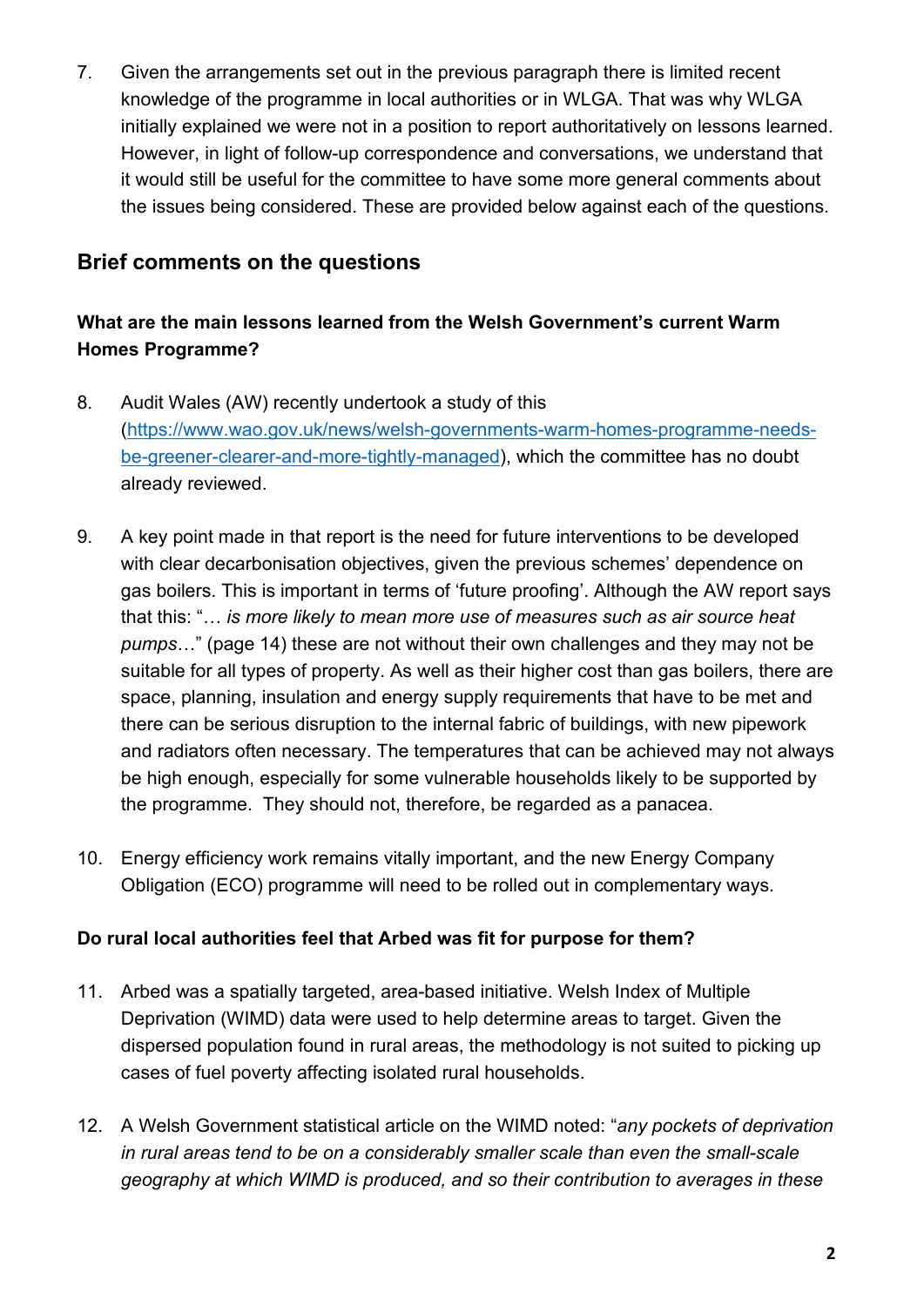*areas tends to be submerged by larger-scale, less-deprived populations*".[1](#page-2-0)

- 13. In 2021 the WLGA Rural Forum (comprising the nine most rural LAs in Wales) produced a vision and manifesto for Rural Wales [\(https://www.wlga.wales/wlga-rural](https://www.wlga.wales/wlga-rural-wales-manifesto)[wales-manifesto\)](https://www.wlga.wales/wlga-rural-wales-manifesto). The Manifesto called for improvements in rural infrastructure including grid capacity. The detailed evidence base produced to support the manifesto<sup>[2](#page-2-1)</sup> pointed out that over 90,000 households in rural Wales rely on oil central heating, including some that are not connected to the mains gas or electricity grids (p.79). It identified the need "to develop zero carbon heating for off-grid properties, to invest in hydrogen fuelled pilot projects for both new build and retrofit rural homes".
- 14. Clearly, major infrastructural improvements are sought by rural authorities alongside programmes such as Warm Homes.

**How can these lessons help shape the next iteration of the Warm Homes Programme to ensure that it better supports those living in, or at risk of, fuel poverty? In particular:** 

- **what should the eligibility criteria for home energy efficiency measures be**
- **should the area-based approach to tackling fuel poverty (Arbed) continue**
- **what specific support should be made available to meet the challenges associated with rural fuel poverty?**
- 15. WLGA gave evidence to the former Climate Change, Environment and Rural Affairs Committee back in 2019/20. The point was made then that schemes aimed at tackling fuel poverty: "*need to be looked at holistically and aligned with those relating to energy efficiency, as well as more widely to public health and economic policy*". Eligibility criteria should be designed accordingly. Delivery/procurement of installation services should seek to take a 'social value' approach, to maximise wider community and social benefits as well as environmental. The proposals in the Labour:Plaid Cymru Cooperation Agreement for *Unnos* – *Land and Housing Wales* may be relevant in this respect as retrofit work has been identified as being within their scope, alongside plans to develop the local supply chain.
- 16. Eligibility criteria based solely on *individuals'* personal circumstances give no guarantee that the most energy inefficient *buildings* will be addressed first. Indeed, in this respect the AW report noted that although support for people living in social housing could have been provided under Warm Homes, neither Welsh Government nor the scheme manager expected social housing to be targeted. It was a requirement that necessary investment by social landlords (housing associations and LAs) should

<span id="page-2-0"></span><sup>1</sup> [Welsh Index of Multiple Deprivation 2014: A guide to analysing deprivation in rural areas \(gov.wales\)](https://gov.wales/sites/default/files/statistics-and-research/2019-05/welsh-index-of-multiple-deprivation-2014-a-guide-to-analysing-deprivation-in-rural-areas.pdf)

<span id="page-2-1"></span><sup>2</sup> <https://www.wlga.wales/SharedFiles/Download.aspx?pageid=62&mid=665&fileid=2980>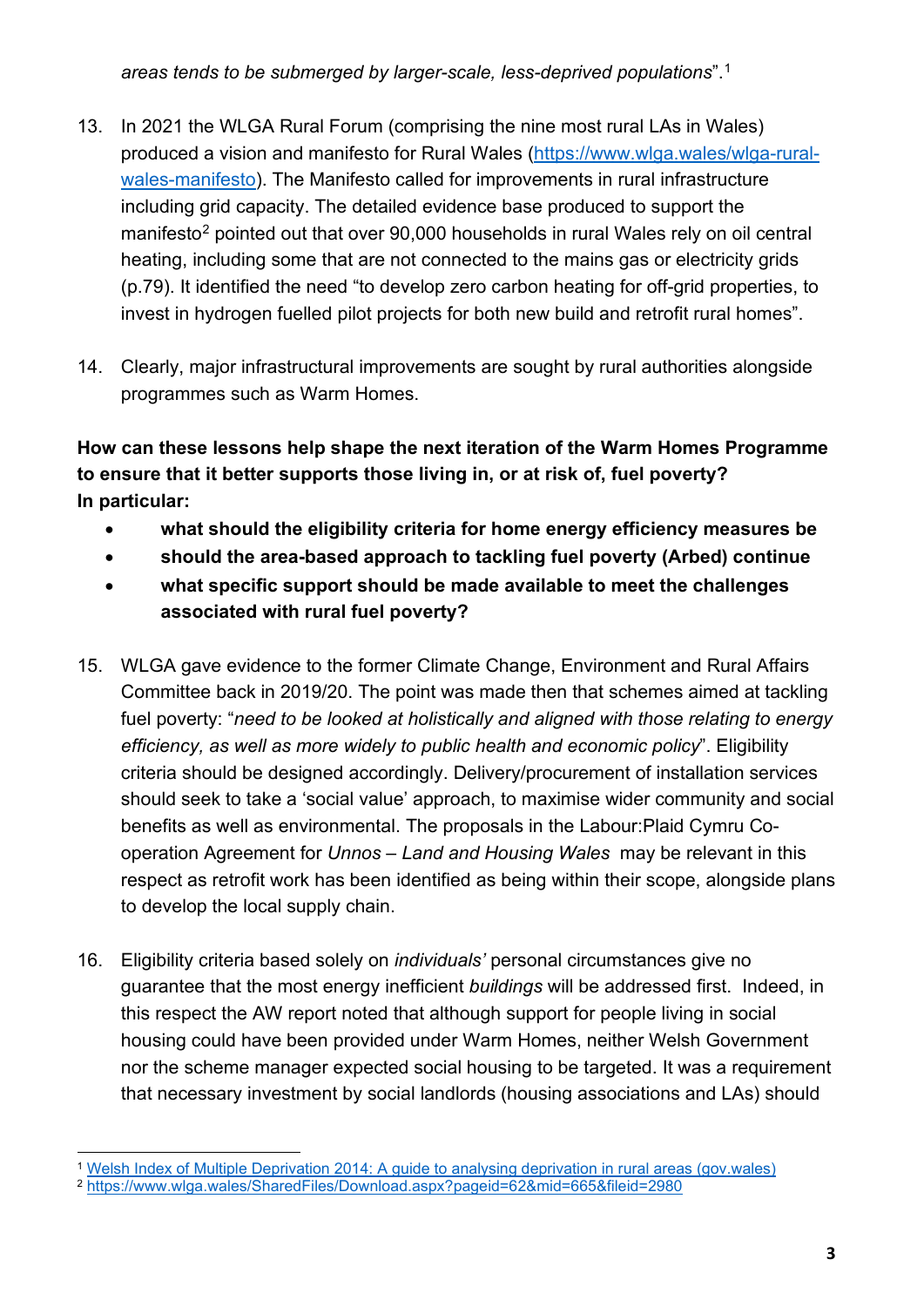not be replaced by funding from the scheme.

- 17. Overall, local Councils are ideally placed to identify which of their communities would most benefit from area-based interventions and how such interventions would align with other activities, such as broader regeneration work going on, or planned, within communities.
- 18. Area- based approaches have distinct advantages as housing stock is often of a similar nature and vintage, with similar problems. Also, mobilisation of contractors is more efficient, with the ability to focus work and benefit from economies of scale. However, this should not be at the expense of being able to identify more isolated pockets of need where the cases can be just as acute, if not more so. The criterial should be sufficiently flexible to allow for this. Due to councils' extensive reach across a range of services (e.g. domiciliary care) they can be well-placed to help identify needy cases.
- 19. In relation to support to tackle rural poverty, the comments above in paras 13-14 apply.

#### **What role can local authorities play in tackling fuel poverty?**

- 20. As noted above, LAs have a wide range of service interfaces with their communities as well as having locally elected ward members who are aware of local issues and difficulties faced by residents. This places them in a strong position to help identify areas of need.
- 21. As half of LAs have retained their own housing stock, they can also play a direct role by ensuring that their housing has high standards of energy efficiency, and uses renewable energy generation where possible to help reduce ongoing costs (e.g. solar panel installations on south facing roofs).
- 22. LA regulation of private sector landlords is another potential route to offer advice on energy saving measures and to step in and enforce where conditions are unacceptable (e.g. repairs to heating equipment; repairs).
- 23. LAs also work closely with the voluntary sector in their areas and many of these organisations can work in partnership to help address fuel poverty (e.g. CABx advice services, Care and Repair).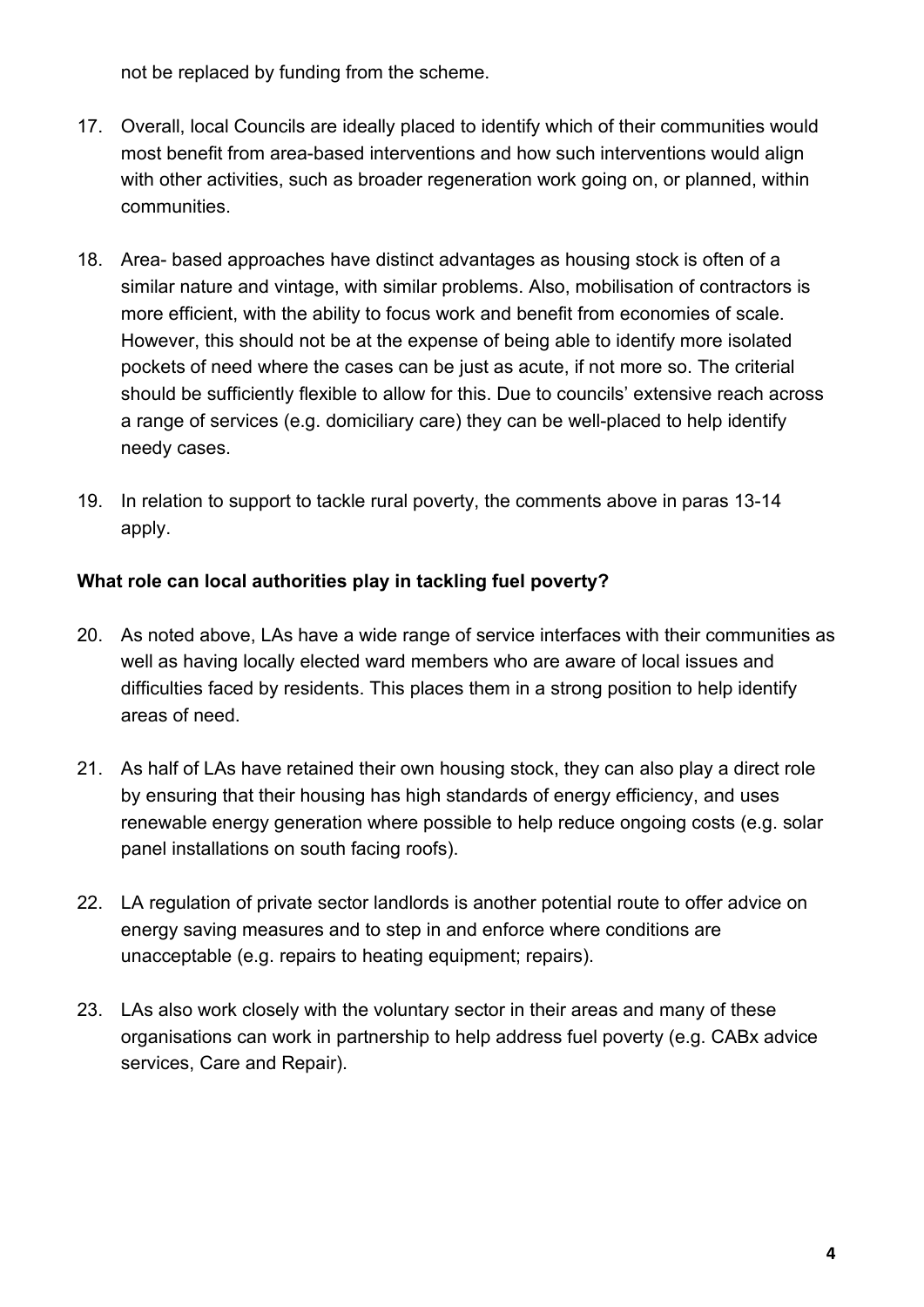**How can private sector landlords be encouraged to tackle fuel poverty amongst tenants, and what role can local authorities play in working with private sector landlords going forward?** 

24. As well as the regulatory requirements set out by the Minimum Energy Efficiency Standards and the Fitness for human habitation provisions of the Renting Homes Act, due to be implemented later this year, private sector landlords need easy access to trustworthy and credible advice around the improvements that they can make to improve the energy efficiency of the homes that they provide, and to any financial and other support that may be available to achieving these improvements.

# **How can any successor scheme(s) better advance equality and social justice considerations?**

- 25. Where support is provided to households most in need of assistance there is an inherent contribution to efforts at improving equality and social justice.
- 26. The Energy Saving Trust administers the Energy Industry Voluntary Redress Scheme (ERS). The scheme is funded by payments from energy companies who have been fined for breaching rules. The ERS aims to '*support energy consumers in vulnerable situations and deliver benefits to the types of consumers that were negatively impacted by the specific issues that triggered the redress payment*'. Applications to the scheme are open to third sector organisations only, although there are opportunities for local authorities to partner with organisations to deliver shared outcomes.
- 27. There have been a number of successful applications to the ERS made in Wales but there is need to raise awareness and achieve greater engagement with the scheme, with strong potential to link to the Warm Homes successor programme.

# **How should local authorities be involved in the next iteration of the Warm Homes Programme?**

- 28. Early engagement with LAs to discuss proposals and consider ways they LAs can contribute will be important. Depending on how Welsh Government plans to take the new programme forward, that could be limited to helping to identify areas of need or it could involve a more 'hands-on' approach to delivery and oversight. Welsh Government officials leading on this work are attending a WLGA Environment Directors meeting in early April, which will provide a welcome opportunity to exchange views.
- 29. There are major labour market and skills issues affecting a wide range of council technical services at present. Additional resources and long-term funding